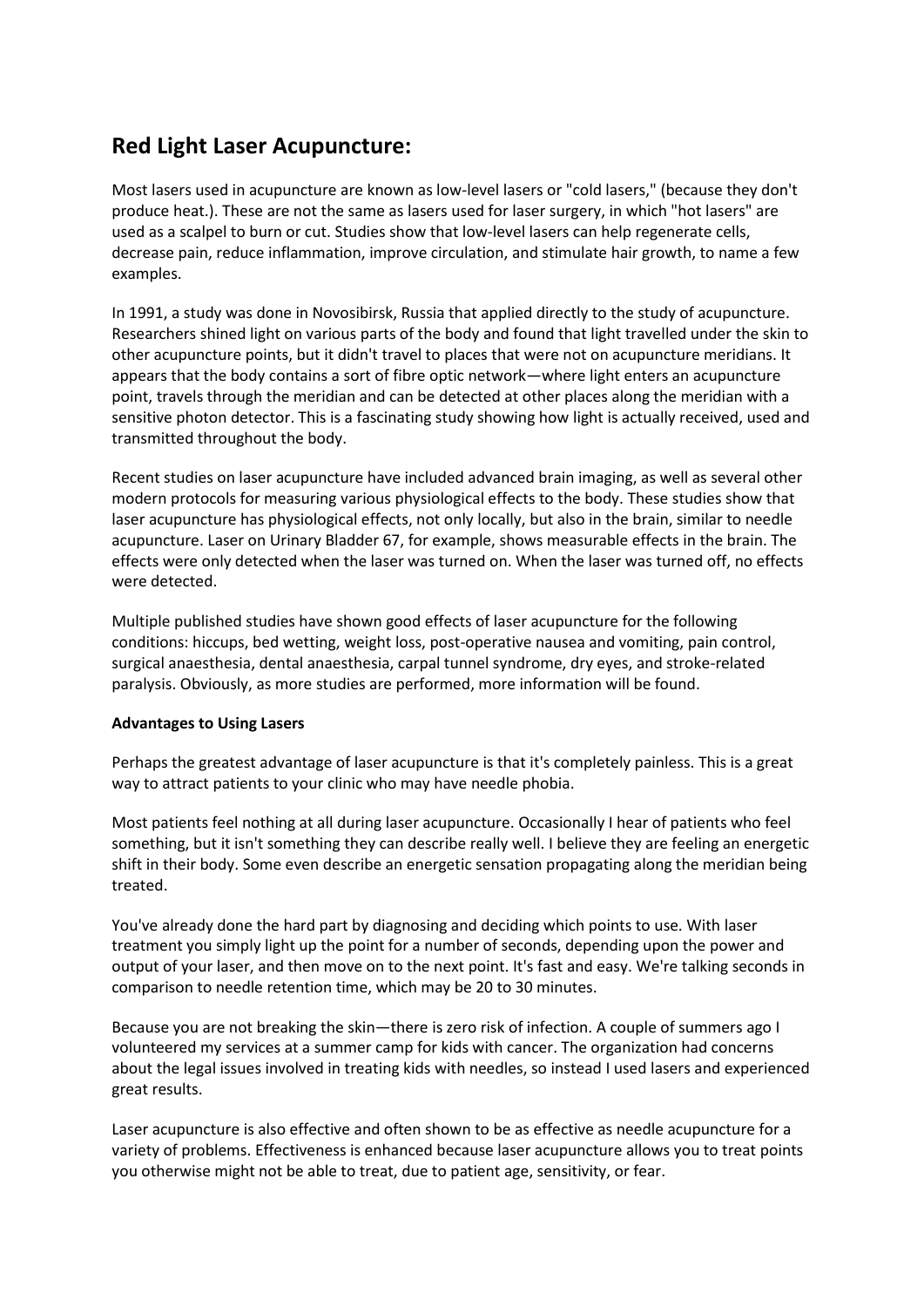A number of practitioners are actually training patients to self-treat during the interim between visits by sending them home with a diagram of recommended points and instructing/helping them to obtain a proper laser. This is especially effective for chronic-pain patients. Keeping movement in the channel between treatments helps chronic-pain patients to heal faster.

#### **How to Perform Laser Acupuncture**

The hardest part is deciding the correct points to treat and knowing the correct type of laser to use (which we will discuss further below). Any point on the body can be treated with laser except for those near the eyes. Even if your patient has a wound or an injury, you can shine laser light onto that area without contraindication.

Depending on the power and type of laser you are using, generally you are going to treat for approximately 15-60 seconds per point. Most practitioners report having good treatment effects in 10-15 seconds, depending on the type of laser used. Points that require deeper needling, like the legs and torso, may need longer treatment times. Ears, hands and feet require less treatment time.

### **Safety Considerations**

Some lasers require the use of safety glasses. A lot of lasers used in acupuncture don't need glasses because they are Class IIIa lasers. These are considered eye safe because the blink reflex is fast enough to prevent any damage to the retina. Higher-powered lasers (Class IIIb) require safety glasses for both the practitioner and the patient.

Regardless of the type of laser you use, it should never be used around the eyes. Also, even with a Class IIIa laser, you should never stare directly at the beam or even the dot on the skin. In fact, if the skin is intact, it is a good idea to have the tip of the laser actually touching the skin to minimize light scatter or light reflection—which decreases the possibility of a reflective beam causing damage to the eye.

Because lasers have been shown to stimulate cell growth and repair, it's not a good idea to treat where you don't want cell growth. You obviously wouldn't want to laser someone's skin cancer, for example.

## **The Right Equipment**

Lasers can range in price from under \$100 to over \$10,000. It's important to understand the equipment you are using so you get the best results.

What really matters is the output. It's the light that the laser produces that decides the outcome. Are you using the laser only to treat acupuncture points? Are you planning to treat broad areas or conditions (joints, inflammation, pain, etc.)? Each of these scenarios would require different laser capabilities.

I'm going to focus specifically on activating acupuncture points to move *qi* and blood in the channels. Here are some terms to be aware of:

Wavelength: This refers to the color of the laser and is measured in nanometers (nm). At the high end of the color spectrum, we find violet and ultraviolet in the 400 nm range. At the low end of the spectrum, we find infrared light at 700 nm and above. Common acupuncture wavelengths are red, in the 635-650 nm range. Other colors you may find available are blue, ultraviolet and green. Different wavelengths have different applications.